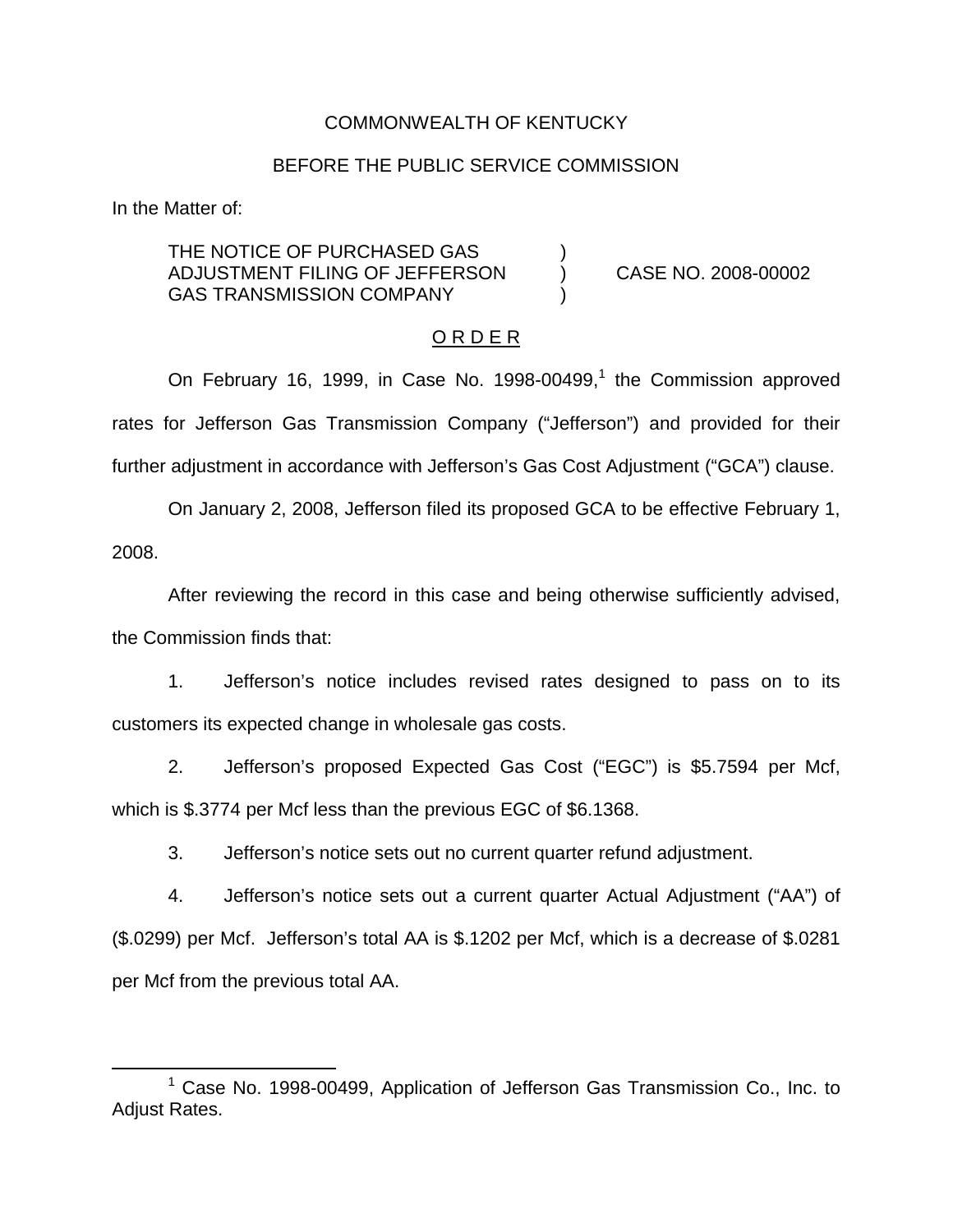5. Jefferson's GCA is \$5.8796 per Mcf, which is \$.4055 per Mcf less than the previous GCA of \$6.2851.

6. The rates in the Appendix to this Order are fair, just, and reasonable, and should be approved for billing for service rendered by Jefferson on and after February 1, 2008.

IT IS THEREFORE ORDERED that:

1. The rates in the Appendix to this Order, attached hereto and incorporated herein, are approved for billing for service rendered by Jefferson on and after February 1, 2008.

2. Within 20 days of the date of this Order, Jefferson shall file with this Commission its revised tariffs setting out the rates authorized herein.

Done at Frankfort, Kentucky, this 31<sup>st</sup> day of January, 2008.

By the Commission

ATTEST:

**Executive Director**